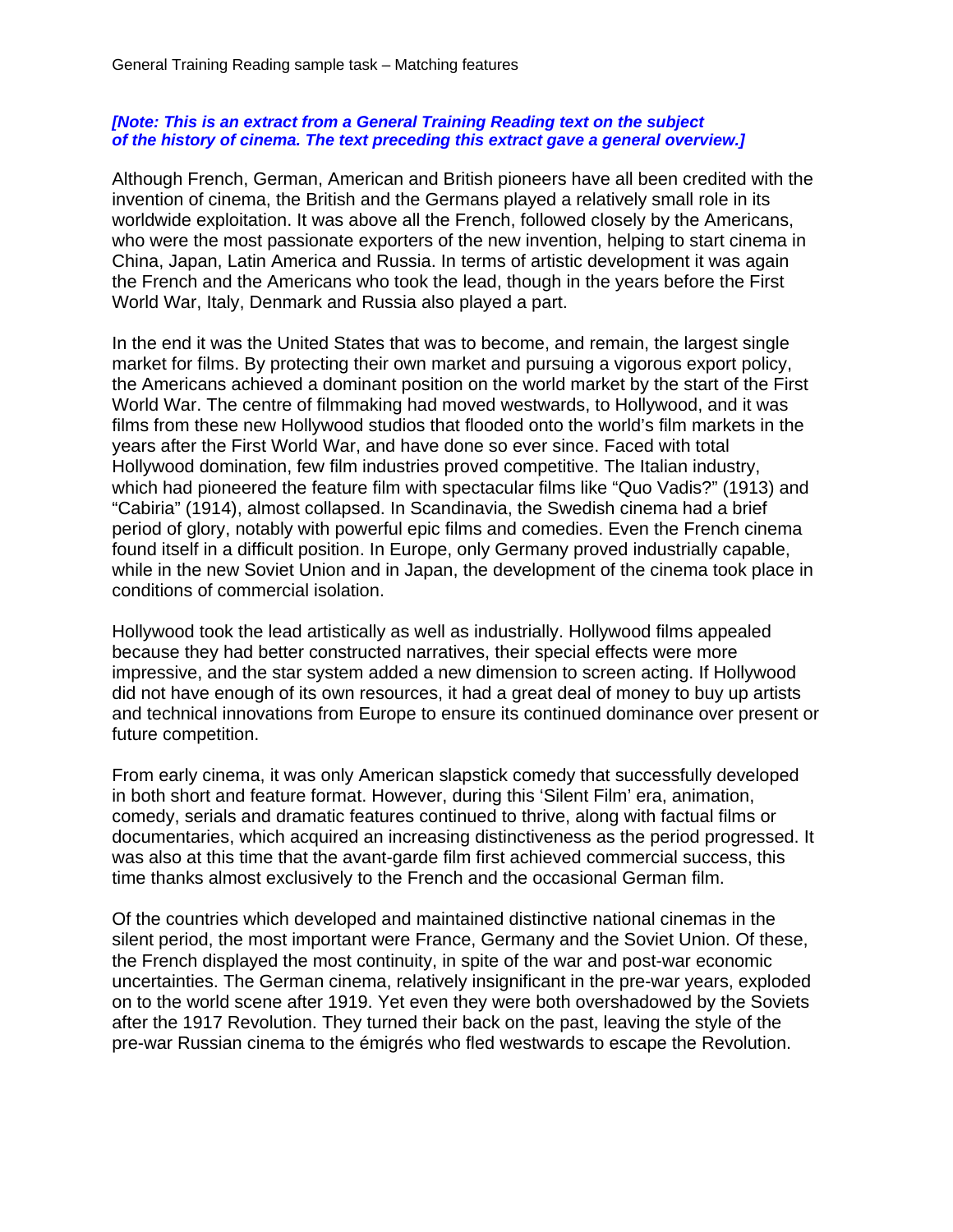The other countries whose cinemas changed dramatically are: Britain, which had an interesting but undistinguished history in the silent period; Italy, which had a brief moment of international fame just before the war; the Scandinavian countries, particularly Denmark, which played a role in the development of silent cinema quite out of proportion to their small population; and Japan, where a cinema developed based primarily on traditional theatrical and, to a lesser extent, other art forms and only gradually adapted to western influence.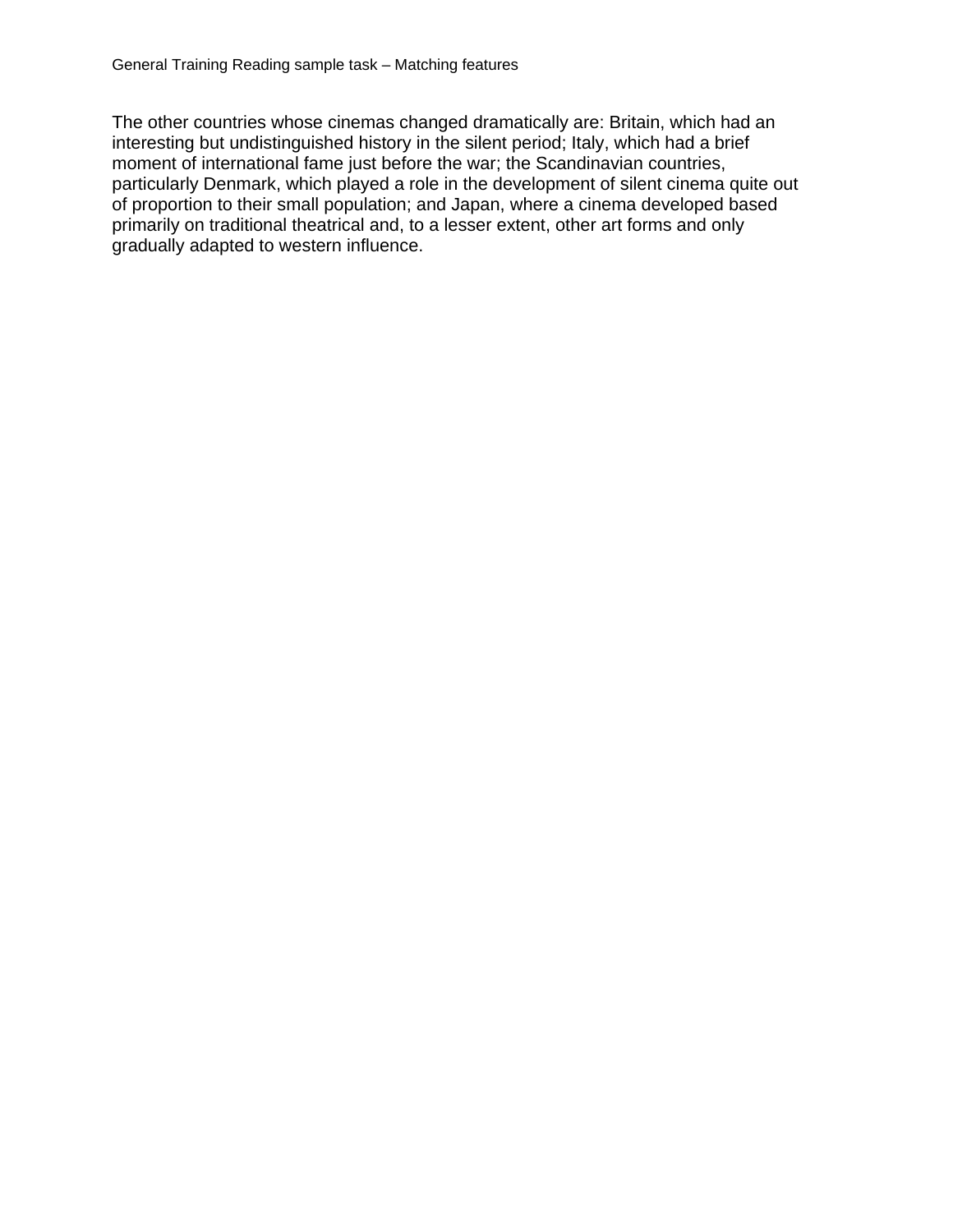*Questions 34 – 40* 

*Look at the following statements (Questions 34-40) and the list of countries below.* 

*Match each statement with the correct country, A-J.* 

*Write the correct letter, A-J, in boxes 34-40 on your answer sheet. NB You may use any letter more than once.* 

- **34** It helped other countries develop their own film industry.
- **35** It was the biggest producer of films.
- **36** It was first to develop the 'feature' film.
- **37** It was responsible for creating stars.
- **38** It made the most money from 'avantgarde' films.
- **39** It made movies based more on its own culture than outside influences.
- **40** It had a great influence on silent movies, despite its size.

| <b>List of Countries</b>                  |                                                                                                      |
|-------------------------------------------|------------------------------------------------------------------------------------------------------|
| A<br>в<br>С<br>D<br>Е<br>F<br>G<br>н<br>J | France<br>Germany<br>USA<br>Denmark<br>Sweden<br>Japan<br>Russia<br>Italy<br><b>Britain</b><br>China |